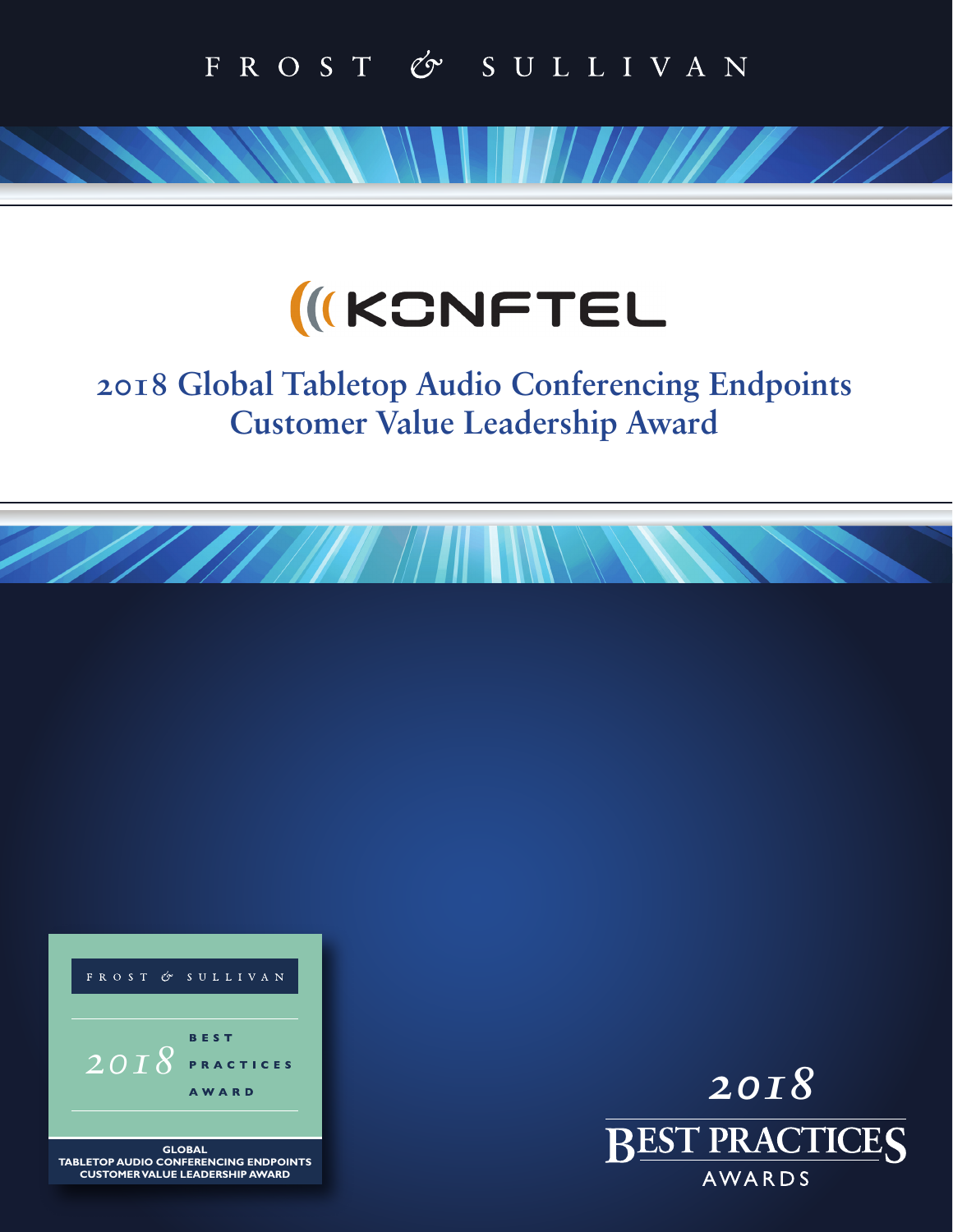# **Contents**

| Best Practices Recognition: 10 Steps to Researching, Identifying, and Recognizing Best Practices 10 |
|-----------------------------------------------------------------------------------------------------|
| The Intersection between 360-Degree Research and Best Practices Awards 11                           |
|                                                                                                     |
|                                                                                                     |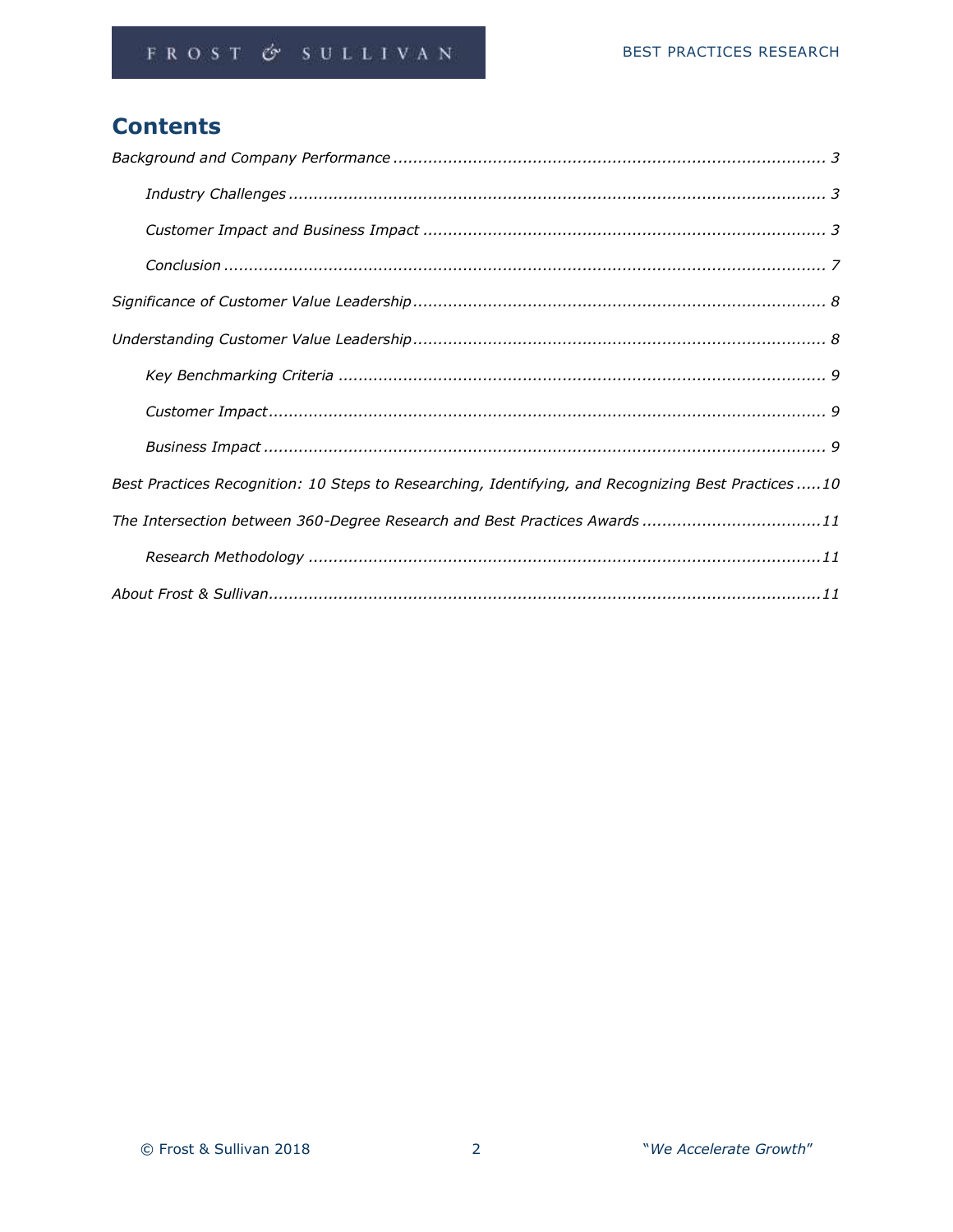# **Background and Company Performance**

# *Industry Challenges*

A number of factors are propelling adoption of tabletop audio conferencing endpoints, notably the rapid migration of users from TDM to IP telephony environments, increasing preference for portable endpoints, the overall growth in collaborative workspaces, and significant adoption of software-based collaboration services. According to Frost & Sullivan's most recent research, the global tabletop audio conferencing endpoints market is forecast to grow from \$342 million in 2017 to \$625 million by 2024. Despite the growing adoption of tabletop conference phones, there are some significant challenges that market participants need to address to move ahead of the curve.

While audio has always been – and will remain – the lifeblood of every meeting, there are a number of low cost options available in the market today that do not adequately meet user expectations in terms of quality. A large proportion of remote collaboration participants are fatigued by the inability of conference phones to produce good sound clarity by effectively suppressing background noise. Audibility, which is supposedly the lowest common denominator, is largely compromised in low-end conference phones. Further, the acoustic echo cancellation phenomenon is more critical in huddle spaces, with enterprises increasingly embracing meetings in huddle rooms. Typically, these spaces are not equipped with spatial noise absorbers.

As meeting spaces become more dynamic to suit the needs of a modern workforce, natural collaboration is gaining increasing significance. Businesses are seeking to liberate users from their desks/seats, enabling them to move around freely and use whiteboards to boost creativity and productivity. Accordingly, meeting room endpoints are expected to be smarter and deliver full duplex at extended microphone range. The bulk of endpoints available in the market today limit users to a particular microphone range, or risk audio quality being poor and muffled.

Furthermore, a lack of native integration and interoperability of audio conferencing endpoints with on-premises and cloud-based UC platforms results in inconsistent meeting experiences and discourages the broader adoption of audio conferencing endpoints.

Konftel stands out among audio conferencing endpoint vendors due to its strong focus on delivering high levels of audio quality that mimic the in-person meeting experience; adding value through enhanced product features and functionality; and adopting a product development approach that complies with a number of UC platforms. With its renowned audio expertise, Konftel is helpings its customers to overcome the challenges evident across the audio conferencing endpoint market.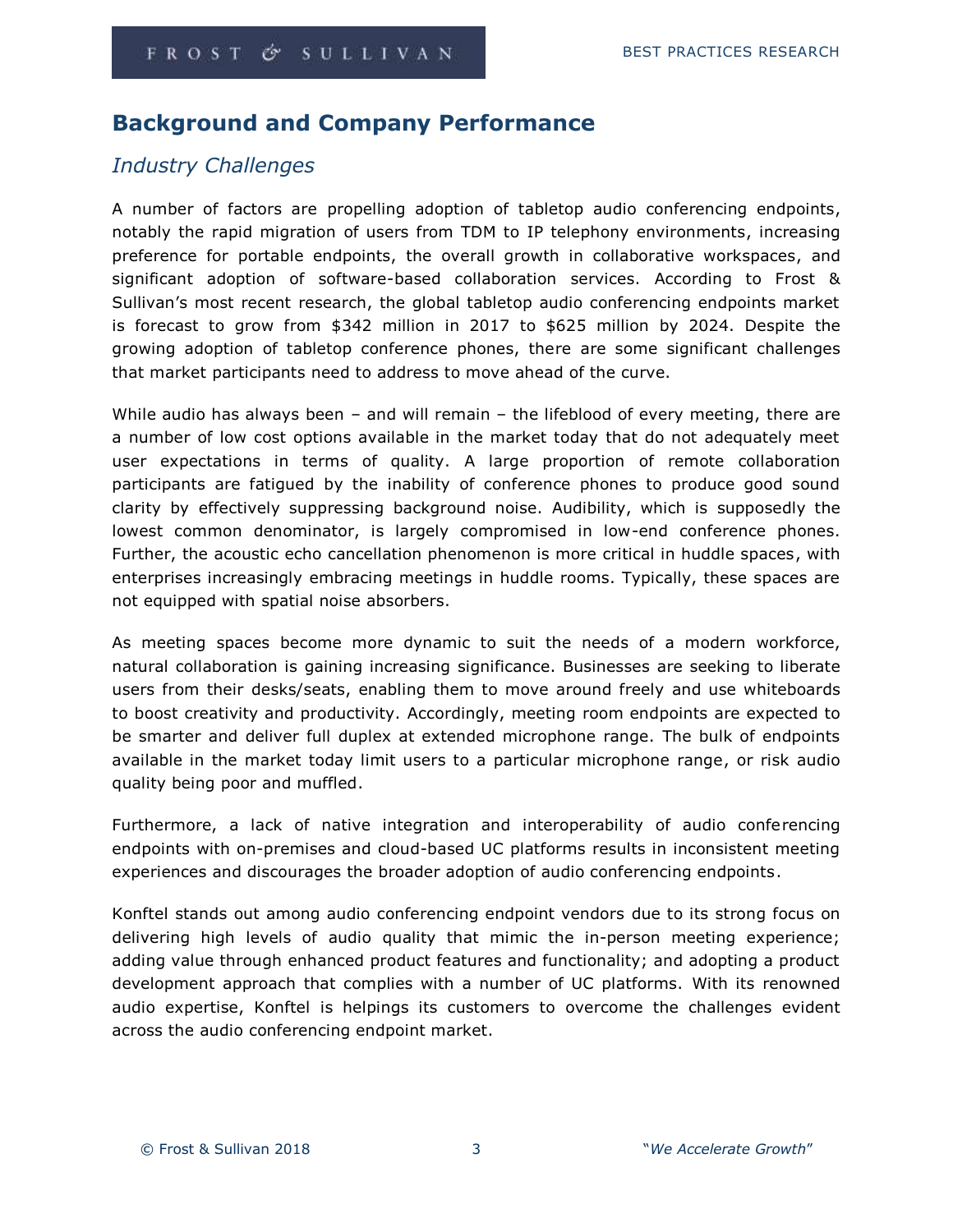# *Customer Impact and Business Impact*

#### **Konftel's Strong Roots in Audio Conferencing and its Appeal to Customers**

Based in Sweden, Konftel was founded in 1988 with a vision to develop best-in-class, innovative and high quality products. Konftel derives its strong roots in the audio conferencing market through its continuous investment in R&D to develop a well-rounded product portfolio that emphasizes good sound quality. The company was one of the few vendors to realize the importance of empowering users with crystal-clear audio quality to achieve a productive and effective collaboration experience. Konftel's patented OmniSound audio technology is designed to remove the clipping of speech, reverb, and echoes that people often experience when using a conference phone. With OmniSound, Konftel has mastered the techniques of background noise suppression and sound equalization – the ability to adjust the frequency curve in order to improve audibility and nuances of speech. All of Konftel's endpoints are based on OmniSound audio processing technology that supports 360 degree speech pick-up. In addition, the endpoints are equipped with powerful loudspeakers that enable cleaner audio transmission, thus satisfying the needs of even the most demanding customer.

Konftel appeals to its customers through a wide range of tabletop conference phones suited to multiple connectivity environments:

- 1) TDM/Analog: Konftel 250, 300 and Avaya-branded phones such as B149, B159
- 2) DECT: Konftel 300Wx and Avaya-branded phone B169
- 3) IP: Konftel 300IP, 300IPx and Avaya-branded phones such as B179, B189
- 4) GSM: Konftel 300Mx
- 5) USB/BT/Personal speakerphones: Konftel Ego, 55, 55Wx
- 6) External Microphones and Public Address (PA) interface

Of all of its conference phone models, the Konftel 300Wx DECT conference phones garner the highest recognition for the company. With the help of base stations, users can join meetings wirelessly without having to worry about network and external power outlets. Despite the advancements in Bluetooth, Wi-Fi and PoE, DECT technology is still believed to be the most secure and reliable option by several customers worldwide. In addition, the extended 60-hour battery talk time is highly competitive relative to comparable brands in the market. Responding to the increasing proportion of mobile and home workers in Europe, the company launched the Konftel 300M in 2010 - an industry-first conference phone with built-in SIM card. Being a GSM-operated phone, it acts as a stand-alone endpoint, unlike comparable options such as Bluetooth-enabled binaural headsets, Bluetooth speakerphones, analog and VoIP conference phones that rely on power source and need a point of connectivity to operate. Further, Konftel launched the 300Mx in 2015 -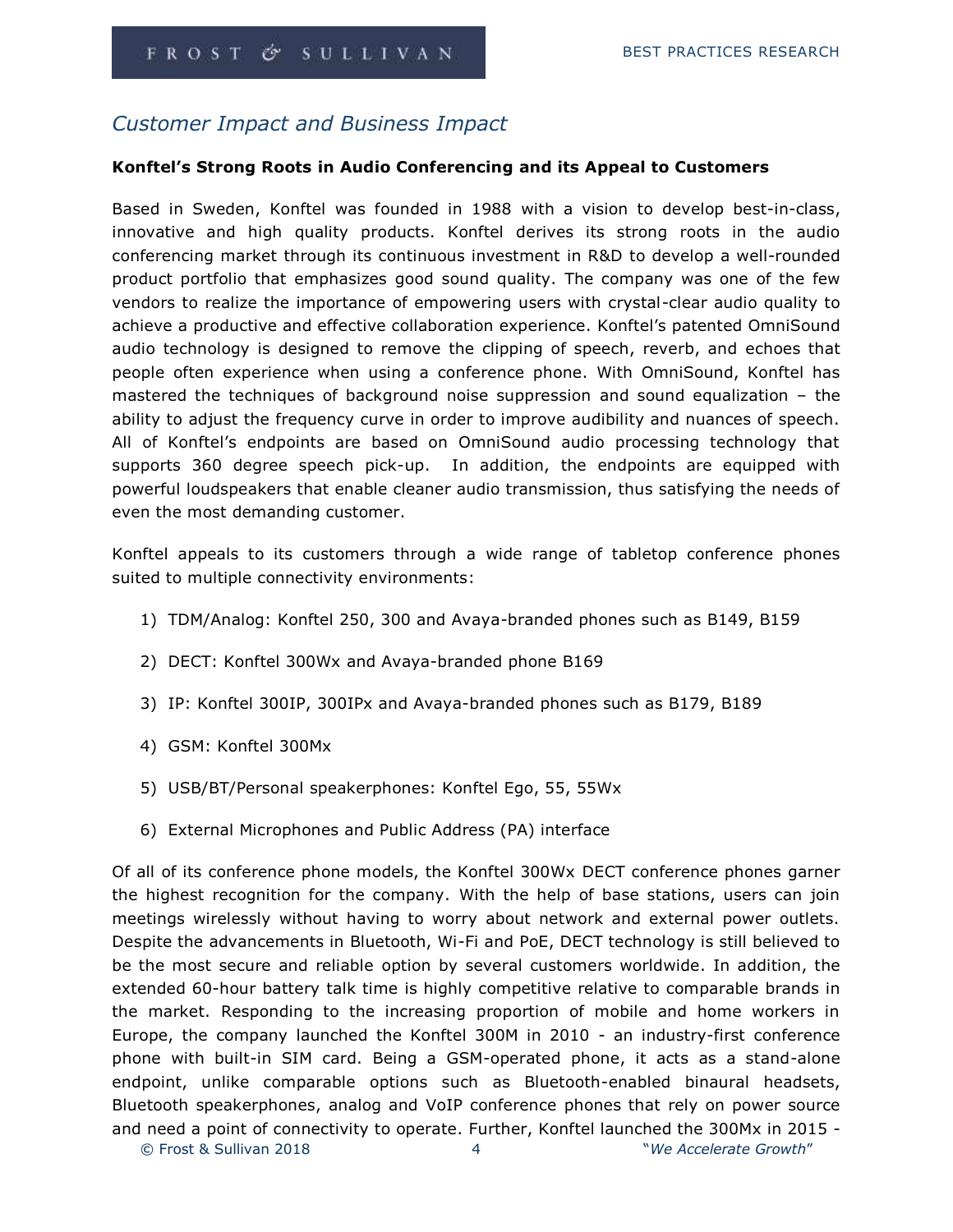an upgraded version with support for HD Voice in the mobile networks. The Konftel 300Mx charges via a charging cradle and offers 30 hours of talk time.

In terms of connectivity option flexibility, the majority of Konftel's conference phones are hybrid in nature, supporting line modes such as analog/IP/GSM as well as secondary modes of connectivity such as USB and/or Bluetooth to suit a user's environment and needs.

Further, as users increasingly demand simplification, conference phone user interfaces are moving away from physical dial-pads to touch-interfaces. Acknowledging this trend, Konftel launched the Konftel 300IPx with built-in support for Konftel Unite in April 2017. Konftel Unite is a mobile app that integrates with a user's calendar and contacts apps, and facilitates call initiation based on a One Touch Conferencing feature. In addition, the Konftel Unite also allows call-control and acts as an intuitive extension of Kontel 300IPx. While the 300IPx conference phone connects to smartphones through Bluetooth LE (Low Energy) to enable access to Konftel Unite, the audio transmission takes place via SIP interface only.

#### **Optimizing Customer Ownership Experience**

Driven by the significant uptake of the Konftel Unite and Konftel 300IPx bundle, Konftel extended Konftel Unite app support to its other models – Konftel 300Wx and Konftel 300Mx. The app support for these conference phone models is made possible with the help of an optional adapter that is available at a list price of \$49. This adapter can be inserted into a phone's SD card slot to enable users to enjoy the benefits of app integration with their existing conference phones. This is a distinct feature – competing vendors primarily focus on entirely replacing legacy endpoints with next generation touchsensitive conference phones.

Konftel continuously focuses on designing tools that simplify installation and deployment processes for end users. This is evident from Konftel's launch of its Zero Touch Installation (ZTI) feature, which allows auto-provisioning for Konftel 300IP and 300IPx conference phones. As soon as the devices are powered on, the ZTI service directs endpoints to the provisioning server, where the device is configured and registered. The ZTI feature also facilitates centralized device management in terms of product replacements and software upgrades. This specialized and encrypted service is available free of charge to Konftel customers.

Konftel's highly value-centric approach to creating a hassle-free meeting and product installation experience sets the company apart from the competition.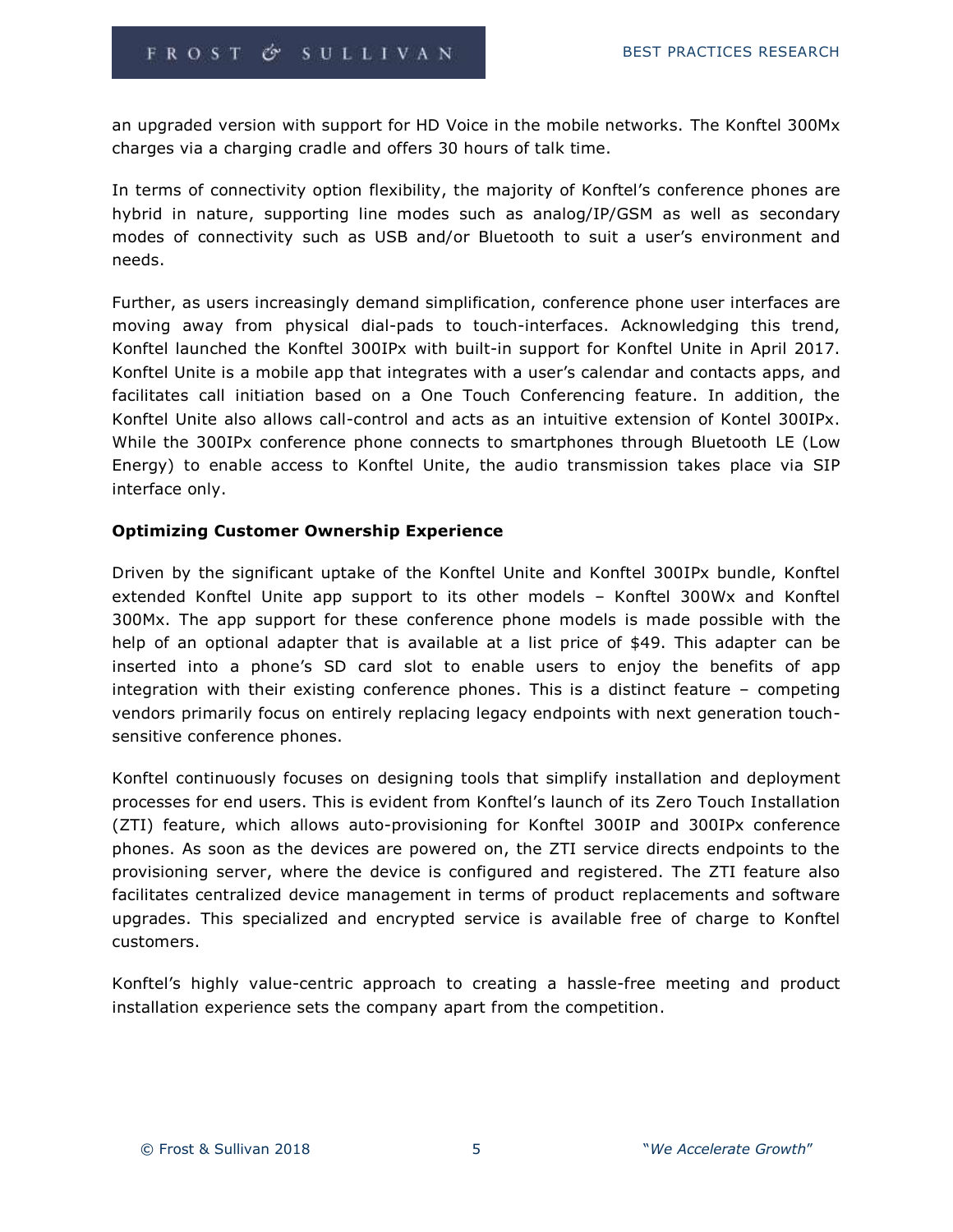#### **Financial Performance and Customer Acquisition**

Over the past few years, Konftel has made significant investments in North American, Asia-Pacific, and EMEA markets to expand its go-to-market capabilities and business in these regions. In 2017, the company achieved 10 percent growth in its global tabletop audio conferencing endpoint revenue as compared to the overall market growth of 7.8 percent. The company's performance is primarily driven by best-sellers such as Konftel 300Wx DECT conference phone, 300IP and 300IPx IP conference phones. Examples of successful client deployments include Scania (Heavy trucks manufacturer), WeWork (shared workspace community), large banks and financial institutions, global retailers, and automotive companies.

Aside from mastering sound quality and product design, Konftel has been pursuing a strategy to develop conference phones that are truly platform agnostic. In order to provide customers with conference phones that are optimized to work on multiple communication platforms, Konftel has been undergoing regular rigorous tests and certification activities with several vendors in the UC arena. Committed to industry standards, Konftel's conference phones can now support a wide variety of UC platforms from vendors such as Alcatel-Lucent, Avaya, Cisco/Broadsoft, Digium, Huawei, Innovaphone, Microsoft, Mitel/Shoretel, NEC, Swyx and Unify. This capability differentiates Konftel from other comparable brands that are more focused on particular and widelyadopted UC platforms such as Microsoft Skype for Business only. Vendor-independent products are highly attractive for customers that are looking to use platforms other than Skype for Business.

#### **Brand Reputation for Remarkable Technology**

Konftel has a long-standing reputation for audio quality. Be it the large conference room or the desktop, Konftel technology is associated with superior conference call audio quality, both spatially as well with HD/wideband voice. Therefore, Konftel customers that are migrating from TDM to VoIP are very likely to stick with Konftel for tabletop conference phones.

In addition, being an independent subsidiary of Avaya, Konftel effectively serves as the conferencing endpoints arm of Avaya. The incorporation of OmniSound audio-enhancing technology and Konftel's conference phone gear in Avaya's product line has proven to be a tremendous success among Avaya's customer base. The combined entity is expected to continue to collaborate in terms of R&D and product development in the conferencing endpoint arena.

#### **Developing New Product Lines to Meet Changing Customer Needs**

With the explosion of huddle rooms and medium-sized meeting spaces over the past two years, there has been a paradigm shift towards customer adoption of low-cost video options. User preferences have been moving away from high-cost video codecs to more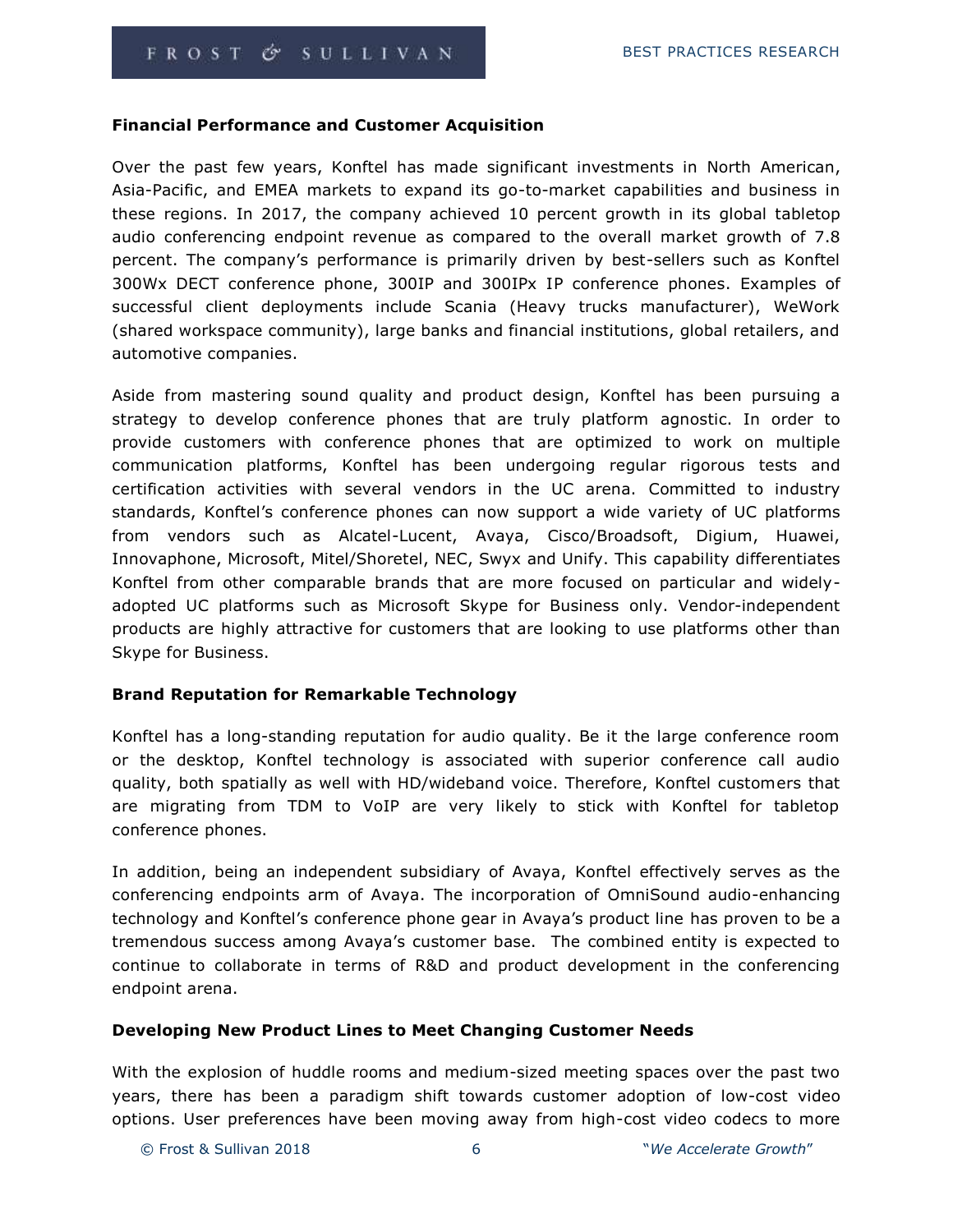affordable and easy-to-install video peripherals such as USB cameras and displays. In tune with this trend and having mastered the audio technology and audio collaboration needs, Konftel is planning to diversify into an audio-video product line coined "Konftel Collaboration" on its  $30<sup>th</sup>$  year since inception. Pinpointing customer need for video peripherals that use cloud video conferencing services, Konftel plans to ship packages that cater to small, medium and large meeting spaces from Q3 2018. Each package will include a conference cam, speakerphone and hub that connect all devices together including the video display. Konftel also plans to sell stand-alone cameras to its existing base of conference phone users.

# *Conclusion*

With a broad and compelling solutions portfolio and a reputation for solid product quality, Konftel's dominance is expected to continue in the tabletop conference phone market. As businesses increasingly adopt endpoints with rich and enhanced functionality, Frost & Sullivan believes that Konftel is set to disrupt the traditional audio conferencing endpoint market through its next-generation audio-video conference bundle.

For its strong overall performance, Konftel is recognized with Frost & Sullivan's 2018 Customer Value Leadership Award.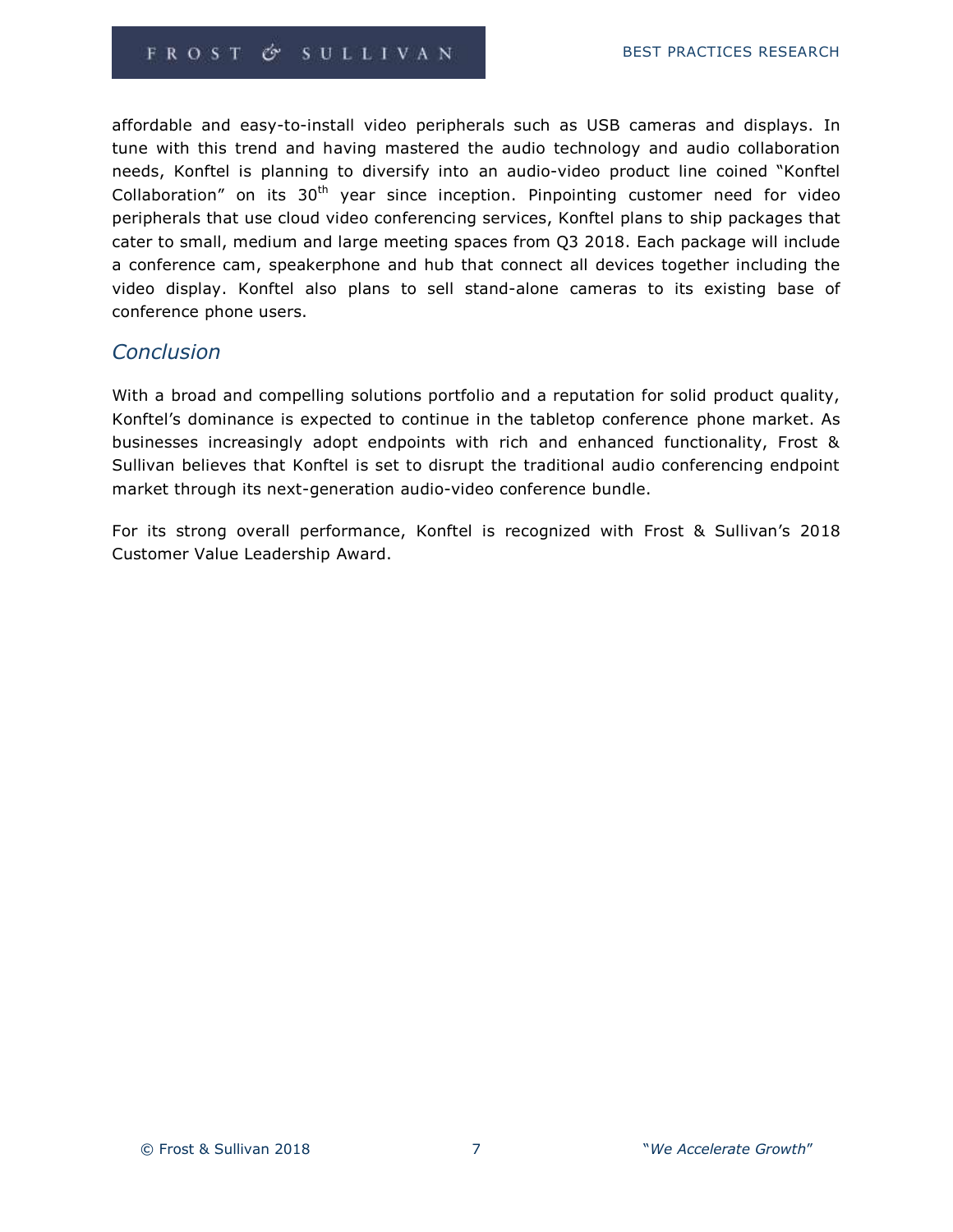# **Significance of Customer Value Leadership**

Ultimately, growth in any organization depends upon customers purchasing from a company and then making the decision to return time and again. Delighting customers is, therefore, the cornerstone of any successful growth strategy. To achieve these dual goals (growth and customer delight), an organization must be best-in-class in three key areas: understanding demand, nurturing the brand, and differentiating from the competition.



# **Understanding Customer Value Leadership**

Customer Value Leadership is defined and measured by two macro-level categories: Customer Impact and Business Impact. These two sides work together to make customers feel valued and confident in their products' quality and long shelf life. This dual satisfaction translates into repeat purchases and a high lifetime of customer value.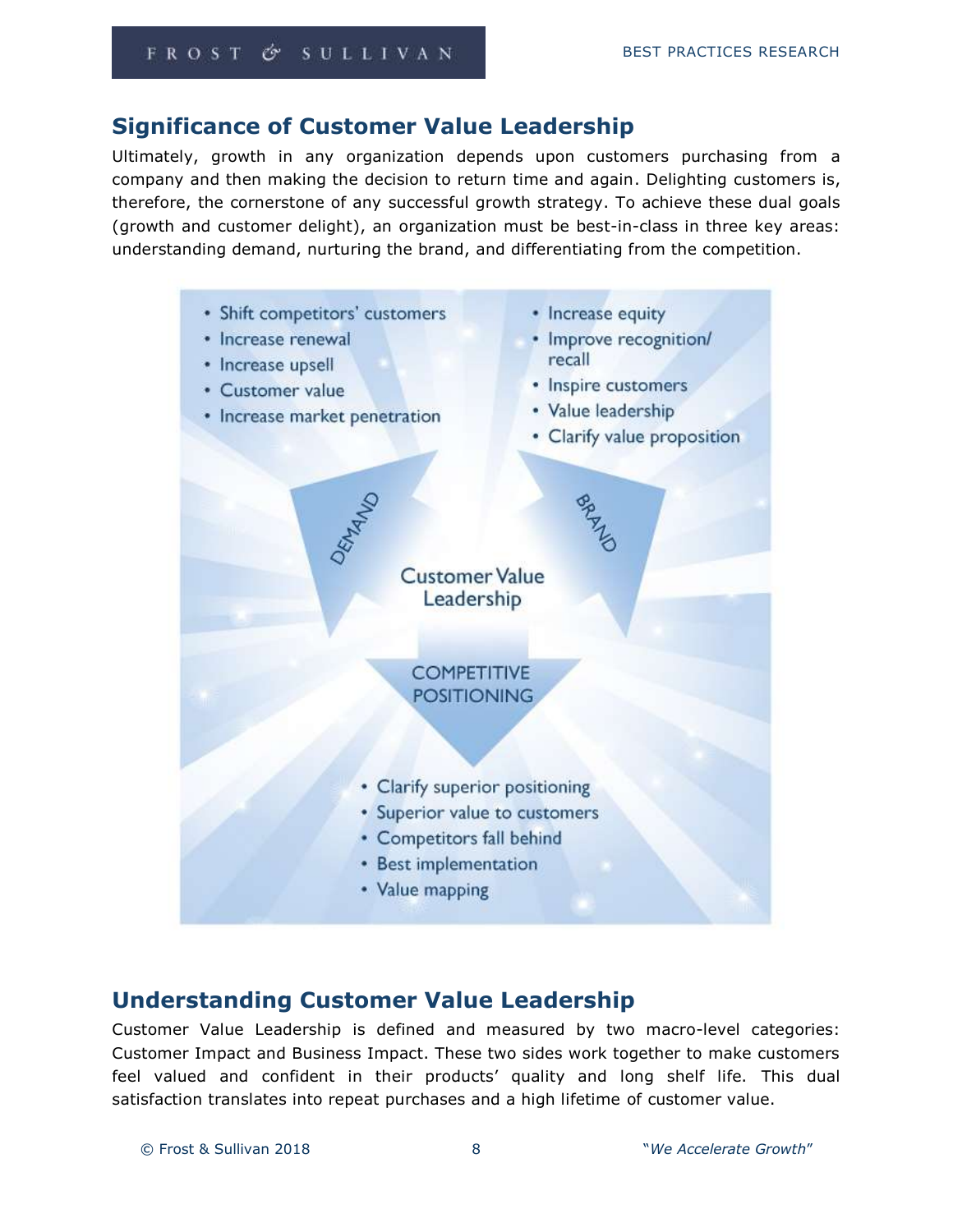# *Key Benchmarking Criteria*

For the Customer Value Leadership Award, Frost & Sullivan analysts independently evaluated two key factors—Customer Impact and Business Impact—according to the criteria identified below.

## *Customer Impact*

#### **Criterion 1: Price/Performance Value**

Requirement: Products or services offer the best value for the price, compared to similar offerings in the market.

#### **Criterion 2: Customer Purchase Experience**

Requirement: Customers feel they are buying the most optimal solution that addresses both their unique needs and their unique constraints.

#### **Criterion 3: Customer Ownership Experience**

Requirement: Customers are proud to own the company's product or service and have a positive experience throughout the life of the product or service.

#### **Criterion 4: Customer Service Experience**

Requirement: Customer service is accessible, fast, stress-free, and of high quality.

#### **Criterion 5: Brand Equity**

Requirement: Customers have a positive view of the brand and exhibit high brand loyalty.

### *Business Impact*

#### **Criterion 1: Financial Performance**

Requirement: Overall financial performance is strong in terms of revenues, revenue growth, operating margin, and other key financial metrics.

#### **Criterion 2: Customer Acquisition**

Requirement: Customer-facing processes support the efficient and consistent acquisition of new customers, even as it enhances retention of current customers.

#### **Criterion 3: Operational Efficiency**

Requirement: Staff is able to perform assigned tasks productively, quickly, and to a high quality standard.

#### **Criterion 4: Growth Potential**

Requirements: Customer focus strengthens brand, reinforces customer loyalty, and enhances growth potential.

#### **Criterion 5: Human Capital**

Requirement: Company culture is characterized by a strong commitment to quality and customers, which in turn enhances employee morale and retention.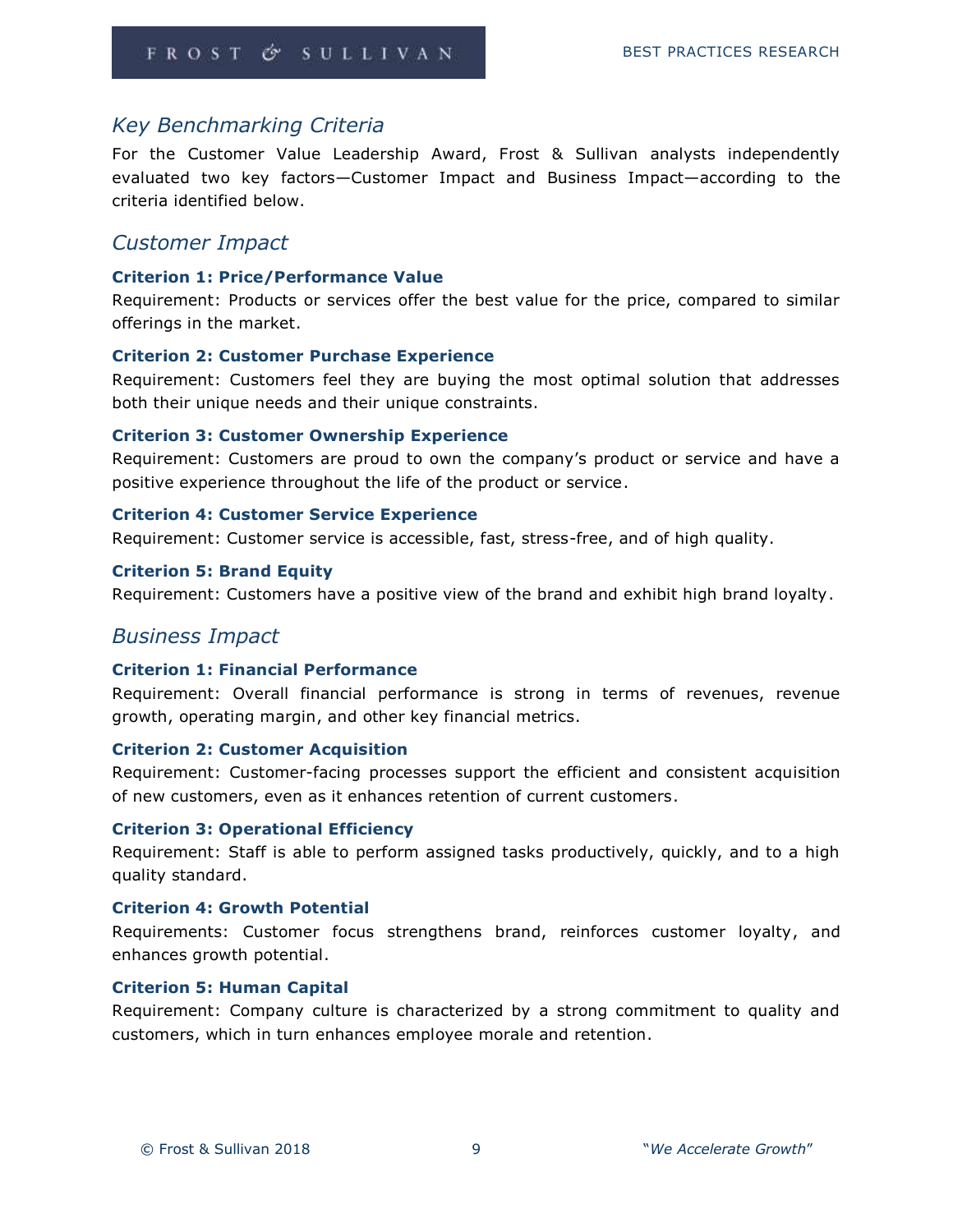# **Best Practices Recognition: 10 Steps to Researching, Identifying, and Recognizing Best Practices**

Frost & Sullivan analysts follow a 10-step process to evaluate Award candidates and assess their fit with select best practice criteria. The reputation and integrity of the Awards are based on close adherence to this process.

| <b>STEP</b>  |                                                                | <b>OBJECTIVE</b>                                                                             | <b>KEY ACTIVITIES</b>                                                                                                                            | <b>OUTPUT</b>                                                                                             |
|--------------|----------------------------------------------------------------|----------------------------------------------------------------------------------------------|--------------------------------------------------------------------------------------------------------------------------------------------------|-----------------------------------------------------------------------------------------------------------|
| $\mathbf{1}$ | Monitor,<br>target, and<br>screen                              | <b>Identify Award recipient</b><br>candidates from around the<br>globe                       | • Conduct in-depth industry<br>research<br>• Identify emerging sectors<br>· Scan multiple geographies                                            | Pipeline of candidates who<br>potentially meet all best-<br>practice criteria                             |
| 2            | <b>Perform</b><br>360-degree<br>research                       | Perform comprehensive,<br>360-degree research on all<br>candidates in the pipeline           | • Interview thought leaders<br>and industry practitioners<br>• Assess candidates' fit with<br>best-practice criteria<br>• Rank all candidates    | Matrix positioning of all<br>candidates' performance<br>relative to one another                           |
| 3            | <b>Invite</b><br>thought<br>leadership in<br>best<br>practices | Perform in-depth<br>examination of all candidates                                            | • Confirm best-practice criteria<br>• Examine eligibility of all<br>candidates<br>• Identify any information gaps                                | Detailed profiles of all<br>ranked candidates                                                             |
| 4            | <b>Initiate</b><br>research<br>director<br>review              | Conduct an unbiased<br>evaluation of all candidate<br>profiles                               | • Brainstorm ranking options<br>· Invite multiple perspectives<br>on candidates' performance<br>· Update candidate profiles                      | Final prioritization of all<br>eligible candidates and<br>companion best-practice<br>positioning paper    |
| 5            | Assemble<br>panel of<br>industry<br>experts                    | Present findings to an expert<br>panel of industry thought<br>leaders                        | • Share findings<br>• Strengthen cases for<br>candidate eligibility<br>• Prioritize candidates                                                   | Refined list of prioritized<br>Award candidates                                                           |
| 6            | <b>Conduct</b><br>global<br>industry<br>review                 | Build consensus on Award<br>candidates' eligibility                                          | • Hold global team meeting to<br>review all candidates<br>• Pressure-test fit with criteria<br>• Confirm inclusion of all<br>eligible candidates | Final list of eligible Award<br>candidates, representing<br>success stories worldwide                     |
| 7            | <b>Perform</b><br>quality check                                | Develop official Award<br>consideration materials                                            | • Perform final performance<br>benchmarking activities<br>• Write nominations<br>• Perform quality review                                        | High-quality, accurate, and<br>creative presentation of<br>nominees' successes                            |
| 8            | <b>Reconnect</b><br>with panel of<br>industry<br>experts       | Finalize the selection of the<br>best-practice Award recipient                               | • Review analysis with panel<br>• Build consensus<br>• Select recipient                                                                          | Decision on which company<br>performs best against all<br>best-practice criteria                          |
| q            | Communicate<br>recognition                                     | Inform Award recipient of<br>Award recognition                                               | • Present Award to the CEO<br>• Inspire the organization for<br>continued success<br>• Celebrate the recipient's<br>performance                  | Announcement of Award<br>and plan for how recipient<br>can use the Award to<br>enhance the brand          |
| 10           | Take<br>strategic<br>action                                    | Upon licensing, company is<br>able to share Award news<br>with stakeholders and<br>customers | • Coordinate media outreach<br>• Design a marketing plan<br>• Assess Award's role in future<br>strategic planning                                | Widespread awareness of<br>recipient's Award status<br>among investors, media<br>personnel, and employees |